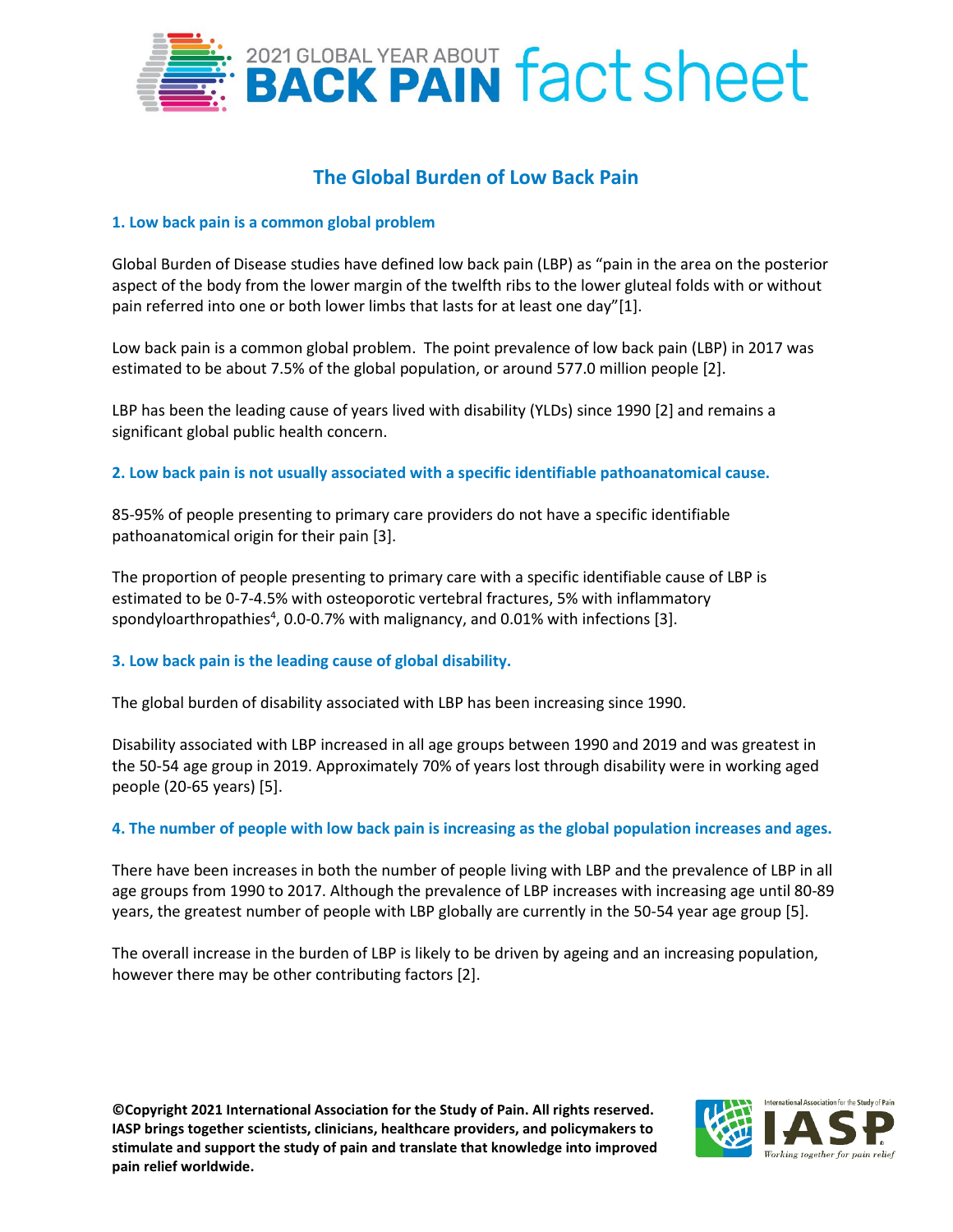### **5. Low back pain does not always result in disability**

It is estimated that fewer than 1 in 3 people living with chronic LBP have associated substantial restriction of participation in work, social activities, and self-care activities for 6 months or more (highimpact LBP) [6, 7, 8].

Although less than 28% of people with LBP have severe disability, they account for 77% of all disability caused by low back pain [9].

## **6. A biopsychosocial framework improves the understanding and management of LBP.**

Despite evidence that biological, psychological and social factors influence LBP and associated disability, the global burden of LBP is increasing. Further research is needed to determine whether the biopsychosocial approach, its application, or both require modifying [10].

The management of LBP includes consideration of surgical, interventional, pharmacological, physical, psychological, educational and supported self-management modalities.

The management of LBP should involve the integration of the best available evidence, clinician expertise, patient values and expectations, and community resources.

# **7. Costs associated with low back pain are associated with health care utilization and loss of work productivity**

Studies in European countries indicate the total costs associated with low back pain varies between 0.1- 2% of gross domestic product [11, 12]. The costs associated with low back pain in low- and middleincome countries (LMICs) are largely unknown. The costs associated with loss of productivity are likely to be substantial[13] given the overall prevalence of chronic low back pain in LMICs is estimated to be around 52% in workers [14, 15]

Over 80% of the total costs attributable to LBP are due to indirect costs such as loss of productivity and disability payments in countries that have functioning social welfare systems [16, 17].

Non-adherence to LBP treatment guidelines is possibly associated with increased direct healthcare costs. Patients who obtain early imaging or surgery for LBP without exhausting conservative therapies account for a disproportionate amount of total costs associated with LBP [18].

## **8. Factors associated with high impact low back pain**

There are many factors associated with LBP and disability, including biological, psychological, social and societal factors. These factors seem to be important in low- and high-income societies [19].

Factors that are consistently reported to be associated with disability and high societal costs of chronic LBP include older age, poor general health, increased psychological or psychosocial stress, worse baseline functional disability, sciatica, and the presence of compensation [20]. Social determinants of

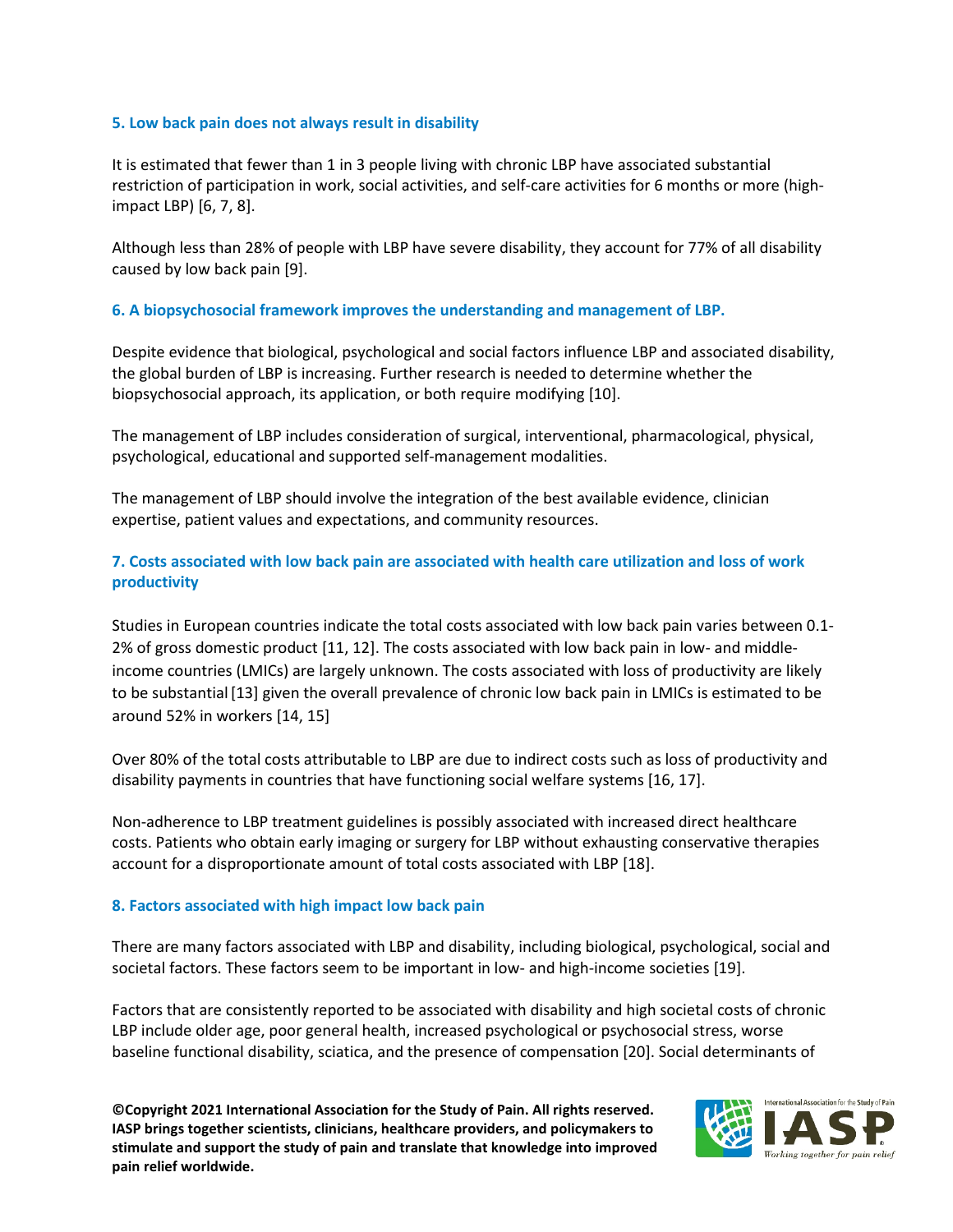health with moderate to large effects on poor LBP disability outcomes include "socioeconomic deprivation," low income, unemployment, and occupational factors (manual lifting, working overtime, and lack of supporting staff)[21].

# **9. Public education and low back pain**

Public health strategies may be important in bridging the gap between research findings and public perceptions and expectations regarding the nature and management of back pain [22] and can be successfully aimed at primary school children and their parents [23, 24].

Public mass media campaigns have resulted in modest changes in both short- and long-term societal beliefs regarding LBP [25] but may have little sustained impact on health care utilization or disability outcomes [26]. The impact of campaigns may depend on cultural and contextual factors, as well as ongoing exposure ("top-up" campaigns) [27]. Campaigns should be developed in partnership with people living with LBP [22].

# **10. Models of care and low back pain**

The World Health Organization (WHO) defines high-quality care as "care that is safe, effective, peoplecentred, timely, efficient, equitable and integrated". The aim is to maximize health outcomes, prevent disability, and reduce costs [28]. The Global Spinal Care Initiative developed a model of care, based on WHO principles, that aims to transform spine care globally, particularly in LMICs [29].

LBP-specific strategies have been proposed to meet these goals, including stepped care guidelines which direct increases in intensity of treatments if initial treatments fail, and stratified care guidelines which direct the intensity of initial treatments depending on predicted outcomes. Both models can improve health and cost outcomes, particularly in primary care, but their success may depend on cross-cultural differences in implementation and adherence, and their ability to adapt to people with differing LBP disability trajectories [30, 31, 32, 33].

It has been suggested however that a more global approach be used to managing the burden of LBP, particularly in LMICs, by integrating the management of chronic conditions within processes to improve overall health care, rather than duplicating efforts and wasting limited resources by developing approaches based on individual conditions [35, 36].

# **11. Social determinants of health, intersectoral collaboration and low back pain.**

Low back pain is a "wicked" problem, i.e. socially complex, multi-causal with many interdependencies, with no clear solution and beyond the responsibility of any one organization or government department [37]. Understanding and dealing with interactions between chronic pain and social determinants of health involves considering sectors beyond the domain of the health sector, such as the education, employment, youth and aged services, indigenous affairs, environment and finance sectors.

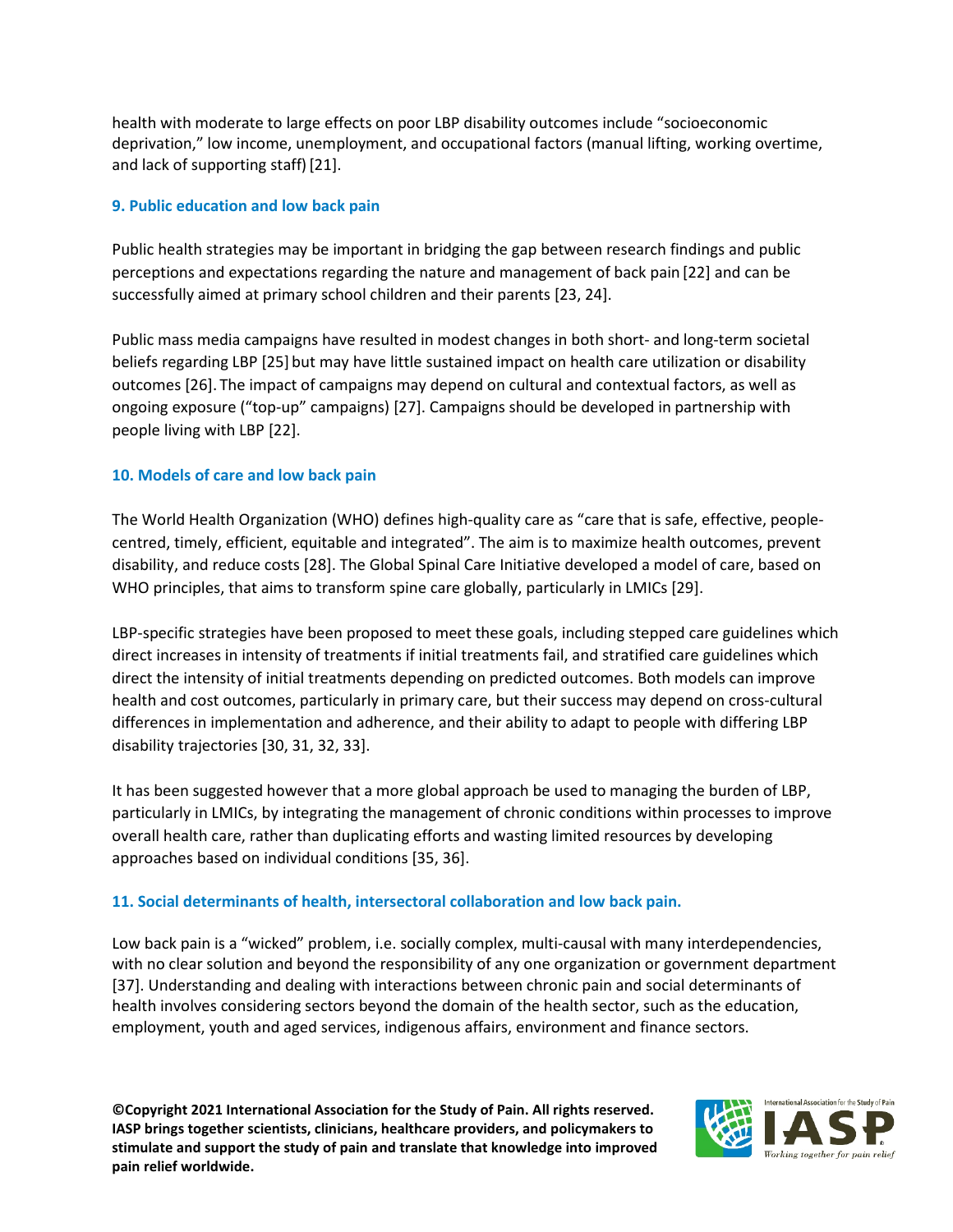The WHO Health in All Policies approach may facilitate intersectoral engagement and co-operation in the development of policy aimed at addressing the global burden of LBP [38].

Whether LBP is best dealt with by specific public health policies, within frameworks of national pain strategies, or a combination of both is yet to be determined.

#### **REFERENCES**

[1] Hoy D, March L, Brooks P, Blyth F, Woolf A, Bain C, Williams G, Smith E, Vos T, Barendregt J, Murray C, Burstein R, Buchbinder R. The global burden of low back pain: estimates from the Global Burden of Disease 2010 study. Ann Rheum Dis 2014 ;73: 968–974

[2] Wu A, March L, Zheng X, Huang J, Wang X, Zhao J, Blyth FM, Smith E, Buchbinder R, Hoy D. Global low back pain prevalence and years lived with disability from 1990 to 2017: estimates from the Global Burden of Disease Study 2017. Ann Trans Med 2020; 8(6): 299-313.

[3] Finucane LM, Downie A, Mercer C, Greenhalgh SM, Boissonnault WG, Pool-Goudzwaard AL, Beneciuk JM, Leech RL, Selfe J. International framework for red flags for potential serious spinal pathologies. J Orth Sports Phys Ther 2020; 50(7): 350-372. [4] Underwood MR, Dawes P. Inflammatory back pain in primary care. Br J Rheum 1995; 34: 1074-1077

[5] Global Health Group Data Exchange<http://ghdx.healthdata.org/gbd-results-tool> accessed Nov 15, 2020).

[6] Pitcher MH, Von Korff M, Bushnell MC, Porter L. Prevalence and Profile of High-Impact Chronic Pain in the United States. J Pain 2019; 20(2): 146−160.

[7] Walker BF, Muller R, Grant WD. Low back pain in Australian adults. Prevalence and associated disability. Journal of Manipulative and Physiological Therapeutics 2004; 27(4): 238-244.

[8] Dunn KM, Campbell P, Jordan KP. Long-term trajectories of back pain: cohort study with 7-year follow-up. BMJOpen 2013; 3: e003838.

[9] Hartvingsen J, Hancock MJ, Kongsted A, Louw Q, Ferreira ML, Genevay S, Hoy D, Karppinen J, Glenn Pransky, Sieper J, Smeets RJ, Underwood M. What low back pain is and why we need to pay attention. Lancet 2015; 386: 2145-2191. [10] Pincus T, Kent P, Bronfort G, Loisel P, Pransky G, Hartvigsen J. Twenty-five years with the biopsychosocial model of low back pain-is it time to celebrate? A report from the twelfth international forum for primary care research on low back pain.

Spine (Phila Pa 1976). 2013 Nov 15;38(24):2118-23. [11] Olafsson G, Emma Jonsson E. Fritzell P, Hägg O, Borgström F. Cost of low back pain: results from a national register study in Sweden. European Spine Journal 2018; 27:2875–2881

[12] Wenig CM, Schmidt CO, Kohlmann T, Schweikert B. Costs of back pain in Germany. European Journal of Pain 13 (2009) 280–286.

[13] Carregaro RL, Tottoli CR, Rodrigues DdS, Bosmans JE, da Silva EN, van Tulder M (2020) Low back pain should be considered a health and research priority in Brazil: Lost productivity and healthcare costs between 2012 to 2016. PLoS ONE 15(4): e0230902. https://doi.org/10.1371/journal. pone.023090

[14] Jackson T, Thomas S, Stabile V, Shotwell M, Han X, McQueen K. A systematic review and meta-analysis of the global burden of chronic pain without clear etiology in low- and middle-income countries: trends in heterogeneous data and a proposal for new assessment methods. Anesthesia & Analgesia 2016; 123(3): 739-748

[15] Mullerpatan R, Nahar S, Singh Y, Cote P, Nordin M. Burden of spine pain among rural and tribal populations in Raigad District of Maharashtra State of India. Eur Spine J 2020 Sep 10. doi: 10.1007/s00586-020-06585-3. Online ahead of print. [16] Tymecka-Woszczerowicz A, Wrona W, Kowalski PM, Hermanowski T. Indirect costs of back pain – Review. Polish Annals of Medicine 2015; 22: 143–148.

[17] Dutmer AL, Schiphorst Preuper HR, Soer R, Brouwer S, Ute Bültmann U, Dijkstra PU, Coppes MH, Stegeman P, Buskens E, van Asselt ADI, Wolff AP, Renemanet MF. Personal and societal impact of low back pain. Spine 2019; 44(24): E1443–E1451. [18] Kim LH, Vail D, Azad TD, Bentley JP, Zhang Y, Ho AL, Fatemi P, Feng A, Varshneya K, Desai M, Veeravagu A, Ratliff JK. Expenditures and health care utilization among adults with newly diagnosed low back and lower extremity pain. JAMA Network Open. 2019; 2(5): e193676.

[19] Igwesi-Chidobe CN, Coker B, Onwasigwe CN, Sorinola IO, Godfrey EL. Biopsychosocial factors associated with chronic low back pain disability in rural Nigeria: a population-based cross- sectional study. BMJ Glob Health 2017; 2: e000284.

[20] Hayden JA, Chou R, Hogg-Johnson S, Bombardier C. Systematic reviews of low back pain prognosis had variable methods and results – guidance for future prognosis reviews. Journal of Clinical Epidemiology 2009; 62: 781-796.

[21] Karran EL, Grant AR Moseley GL. Low back pain and the social determinants of health: a systematic review and narrative synthesis PAIN 2020; 161: 2476–2493

[22] Setchell J, Costa N, Ferreira M, Hodges PW. What decreases low back pain? A qualitative study of patient perspectives. Scand J Pain 2019; 19(3): 597–603.

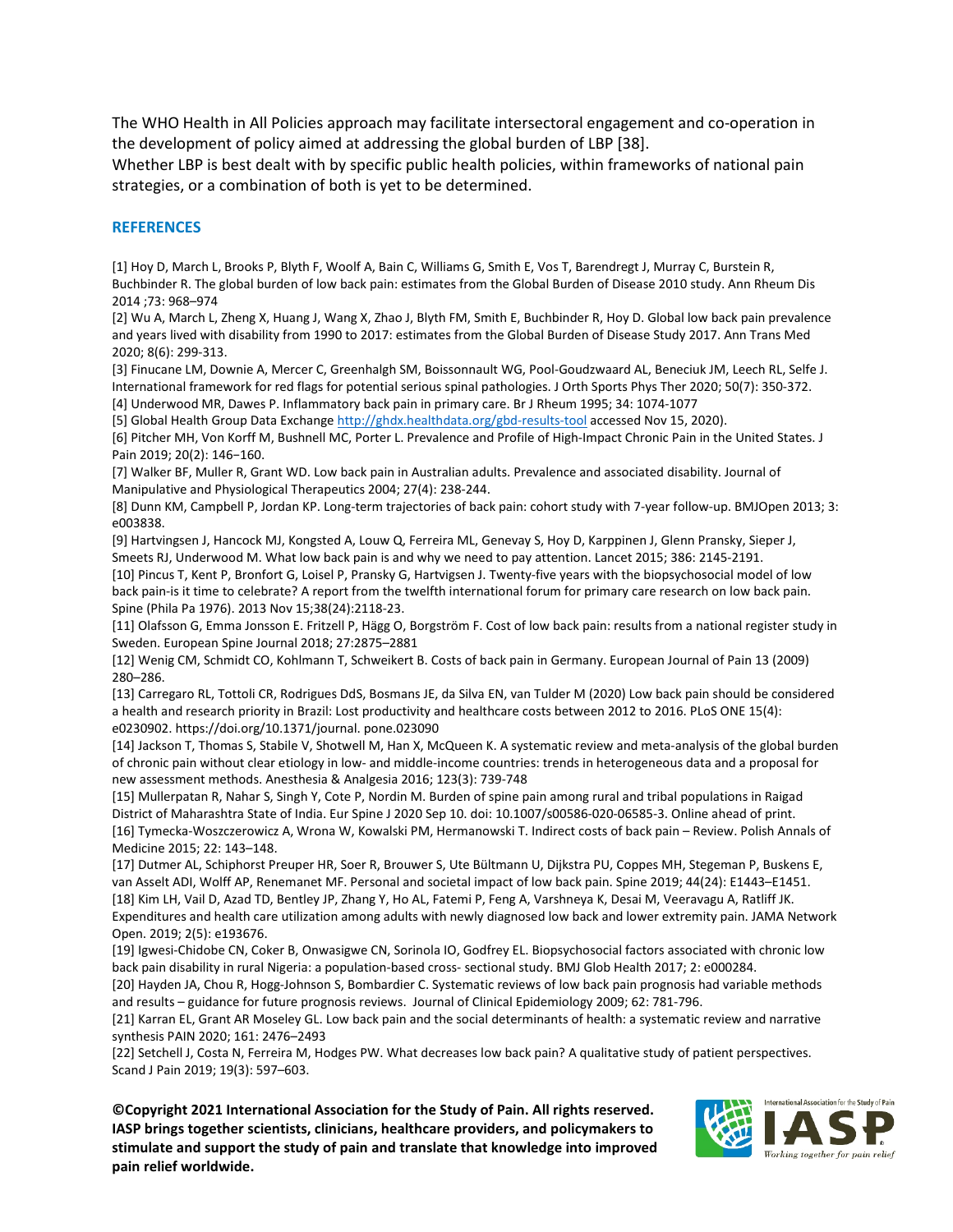[23] Nsangi A, Semakula D, Oxman AD, Austvoll-Dahlgren A, Oxman M, Rosenbaum S, Morelli A, Glenton C, Lewin S, Kaseje M, Chalmers I, Fretheim A, Ding Y, Sewankambo NK. Effects of the Informed Health Choices primary school intervention on the ability of children in Uganda to assess the reliability of claims about treatment effects: a cluster-randomised controlled trial. Lancet 2017; 390: 374–388.

[24] Semakula D, Nsangi A, Oxman AD, Oxman M, Austvoll-Dahlgren A, Rosenbaum S, Morelli A, Glenton C, Lewin S, Kaseje M, Chalmers I, Fretheim A, Kristoffersen DT, Sewankambo NK. Effects of the Informed Health Choices podcast on the ability of parents of primary school children in Uganda to assess claims about treatment effects: a randomised controlled trial. Lancet 2017; 390: 389–398.

[25] Buchbinder R, Gross DP, Werner EL, Hayden JA. Understanding the characteristics of effective mass media campaigns for back pain and methodological challenges in evaluating their effects. Spine 2008; 33(1): 74–80.

[26] Gross DP, Russell AS, Ferrari R, Battie MC, Schopflocher D, Hu R, Waddell G, Buchbinder R. Evaluation of a Canadian back pain mass media campaign. Spine 2010; 35(8): 906 –913.

[27] Suman A, Bostick GP, Schopflocher D, Russell AS, Ferrari R, Battie ́MC, Hu R, Buchbinder R, Gross DP. Long-term evaluation of a Canadian back pain mass media campaign. Eur Spine J 2017; 26: 2467–2474.

[28] World Health Organization (WHO). WHO global strategy on integrated people-centred health services 2016–2026: placing people and communities at the centre of health services. WHO, Geneva, 2015.

[29] Johnson CD, Haldeman S, Chou R, Nordin M, Green BN, Côté P, Hurwitz EL, Kopansky‐Giles D, Acaroğlu E, Cedraschi C, Ameis A, Randhawa K, Aartun E, Adjei-Kwayisi A, Ayhan S, Aziz A, Bas T, Blyth F, Borenstein D, Brady O'D, Brooks P, Camilleri C, Castellote JM, Clay MB, Davatchi F, Dudler J, Dunn R, Eberspaecher S, Emmerich J, Farcy JP, Fisher-Jeffes N, Goertz C,Grevitt M, Griffith EA, Hajjaj-Hassouni N, Hartvigsen J, Hondras M, Kane EJ, Laplante J, Lemeunier N, Mayer J, Mior S, Mmopelwa T, Modic M, Moss J, Mullerpatan R, Muteti E, Mwaniki L, Ngandeu-Singwe M, Outerbridge G, Rajasekaran S, Shearer H, Smuck M,

Sönmez E, Tavares P, Taylor-Vaisey A, Torres C, Torres P, van der Horst A, Verville L, Vialle E, Vijay Kumar G, Vlok A, Watters W, Wong CC, Wong JJ, Yu H, Yüksel S. The Global Spine Care Initiative: model of care and implementation. European Spine Journal (2018) 27 (Suppl 6): S925–S945.

[30] George SZ, Lentza TA, Beneciuk JM, Bhavsard NA, Mundte JM, Boissoneault J. Framework for improving outcome prediction for acute to chronic low back pain transitions. Pain Reports 2020; 5: e809.

[31] Linton SJ, Nicholas M, Shaw W. Why wait to address high-risk cases of acute low back pain? A comparison of stepped, stratified, and matched care. Pain 2018; 159: 2437–2441.

[32] Kongsted A, Kent P, Quicke JG, Skou ST, Hill JC. Risk-stratified and stepped models of care for back pain and osteoarthritis: are we heading towards a common model? Pain Reports 2020; 5: e843.

[33] George SZ, Goertz C, Hastings SN, Fritz JM. Transforming low back pain care delivery in the United States. Pain 2020; 161 (12); 2667-2673

[34] Briggs AM, Woolf AD, Dreinhöfer K, Homb N, Hoy DG, Kopansky- Giles D, Åkesson K, March L. Reducing the global burden of musculoskeletal conditions. Bull World Health Organ 2018; 96: 366–368

[35] Hoy D, Geere JA, Davatchi F, Meggitt B, Barrero LH. A time for action: opportunities for preventing the growing burden and disability from musculoskeletal conditions in low- and middle-income countries. Best Pract Res Clin Rheumatol. 2014;28(3):377–393.

[36] Croft P, Louw Q, Briggs AM. Transforming back pain care –why, what, and how? Pain 2020; 12: 2657-2658 [37] Australian Public Service Commission. Tackling wicked problems: a public policy perspective, 2018

[\(https://www.apsc.gov.au/tackling-wicked-problems-public-policy-perspective](https://www.apsc.gov.au/tackling-wicked-problems-public-policy-perspective) accessed November 18, 2020).

[38] World Health Organization (WHO). Key learning on Health in All Policies implementation from around the world –

Information Brochure. WHO, Geneva, 2018 [\(https://apps.who.int/iris/bitstream/handle/10665/272711/WHO-CED-PHE-SDH-](https://apps.who.int/iris/bitstream/handle/10665/272711/WHO-CED-PHE-SDH-18.1-eng.pdf?ua=1)[18.1-eng.pdf?ua=1](https://apps.who.int/iris/bitstream/handle/10665/272711/WHO-CED-PHE-SDH-18.1-eng.pdf?ua=1) accessed November 18, 2020).

#### **CONFLICT OF INTEREST STATEMENT**

The authors have no conflicts of interest to declare.

#### **ACKNOWLEDGEMENTS**

The authors wish to acknowledge Professor Fiona Blyth AM, Professor of Public Health and Pain Medicine, University of Sydney, Australia, for her very helpful advice about preparing this fact sheet.